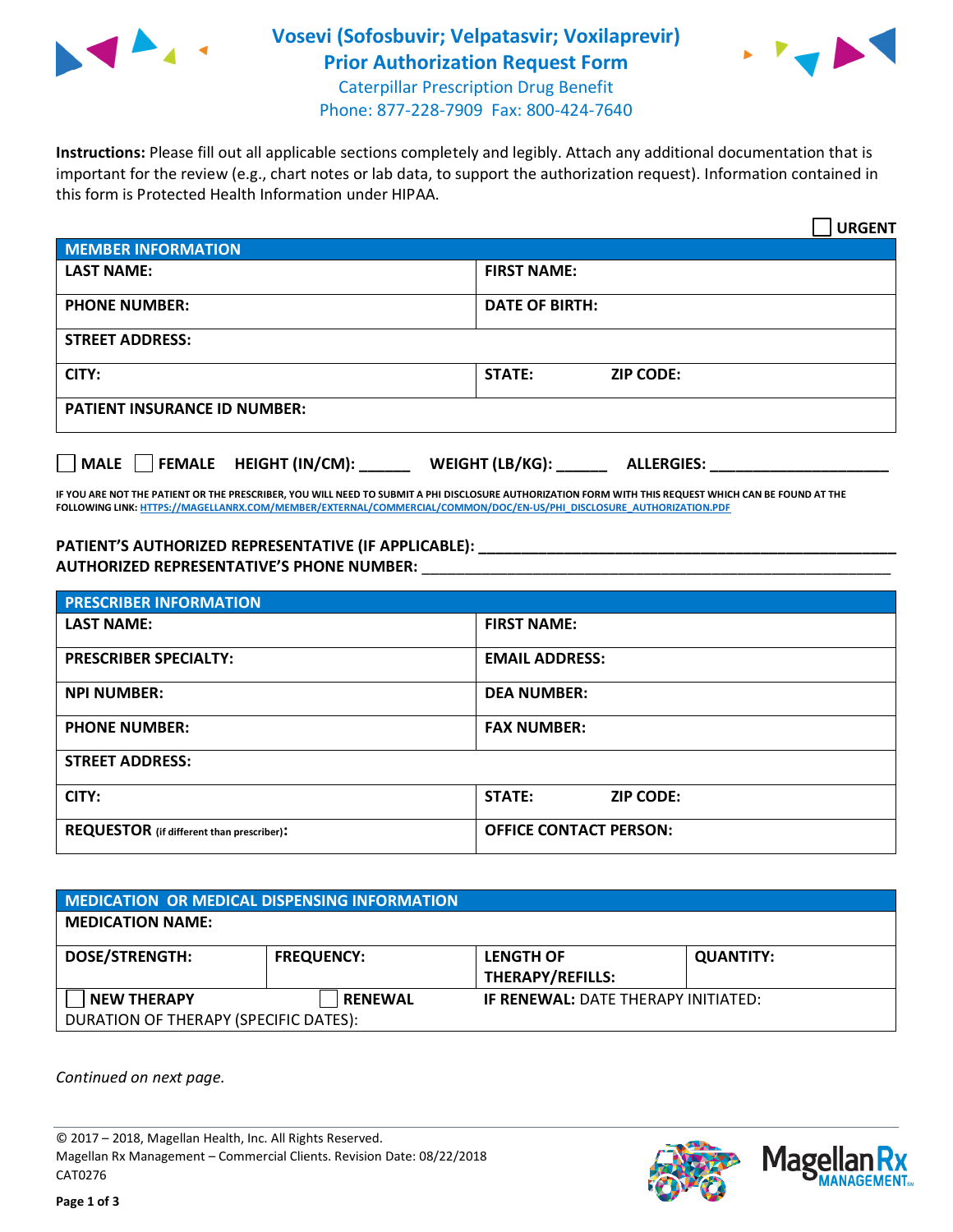



| MEMBER'S LAST NAME: NAME: NAME AND A SERIES AND A SERIES OF STREET AND A SERIES OF STREET AND A SERIES OF STRE                                                                                                                                                                                                               | <b>MEMBER'S FIRST NAME:</b>                                                                                        |                                                       |  |  |
|------------------------------------------------------------------------------------------------------------------------------------------------------------------------------------------------------------------------------------------------------------------------------------------------------------------------------|--------------------------------------------------------------------------------------------------------------------|-------------------------------------------------------|--|--|
|                                                                                                                                                                                                                                                                                                                              | 1. HAS THE PATIENT TRIED ANY OTHER MEDICATIONS FOR THIS CONDITION?                                                 | YES (if yes, complete below)  <br><b>NO</b>           |  |  |
| <b>MEDICATION/THERAPY (SPECIFY</b><br>DRUG NAME AND DOSAGE):                                                                                                                                                                                                                                                                 | <b>DURATION OF THERAPY (SPECIFY</b><br>DATES):                                                                     | <b>RESPONSE/REASON FOR</b><br><b>FAILURE/ALLERGY:</b> |  |  |
| <b>2. LIST DIAGNOSES:</b>                                                                                                                                                                                                                                                                                                    |                                                                                                                    | <b>ICD-10:</b>                                        |  |  |
| $\Box$ Chronic hepatitis C virus (HCV)<br>□ Other diagnosis: _____________________ICD-10_________________________________                                                                                                                                                                                                    |                                                                                                                    |                                                       |  |  |
| PRIOR AUTHORIZATION.                                                                                                                                                                                                                                                                                                         | 3. REQUIRED CLINICAL INFORMATION: PLEASE PROVIDE ALL RELEVANT CLINICAL INFORMATION TO SUPPORT A                    |                                                       |  |  |
| <b>Clinical Information:</b><br>Document the patient's chronic hepatitis C virus genotype: ___________                                                                                                                                                                                                                       |                                                                                                                    |                                                       |  |  |
| Does the patient have cirrhosis? $\square$ Yes $\square$ No                                                                                                                                                                                                                                                                  |                                                                                                                    |                                                       |  |  |
|                                                                                                                                                                                                                                                                                                                              | Does the patient have compensated liver disease (Child-Pugh class A)? DYes DNo                                     |                                                       |  |  |
| Has the patient been previously treated with a HCV regimen containing an NS5A inhibitor such as those included in<br>Daklinza, Harvoni, Viekira, Zepatier or Epclusa? □ Yes □ No                                                                                                                                             |                                                                                                                    |                                                       |  |  |
| Has the patient been previously treated with Sovaldi without an NS5A inhibitor such as those included in Daklinza,<br>Harvoni, Viekira, Zepatier or Epclusa? □ Yes □ No                                                                                                                                                      |                                                                                                                    |                                                       |  |  |
|                                                                                                                                                                                                                                                                                                                              | Is Vosevi prescribed by a hepatologist, gastroenterologist, or infectious disease specialist? $\Box$ Yes $\Box$ No |                                                       |  |  |
| For genotype 1a or 3:<br>Has the patient been previously treated with an HCV regimen containing sofosbuvir without an NS5A inhibitor such<br>as those included in Daklinza, Harvoni, Viekira, Zepatier or Epclusa?* □ Yes □ No<br>*Please provide chart documentation with dates of service.                                 |                                                                                                                    |                                                       |  |  |
| Are there any other comments, diagnoses, symptoms, medications tried or failed, and/or any other information the<br>physician feels is important to this review?                                                                                                                                                             |                                                                                                                    |                                                       |  |  |
|                                                                                                                                                                                                                                                                                                                              |                                                                                                                    |                                                       |  |  |
| Please note: Not all drugs/diagnosis are covered on all plans. This request may be denied unless all required<br>information is received.                                                                                                                                                                                    |                                                                                                                    |                                                       |  |  |
| ATTESTATION: I attest the information provided is true and accurate to the best of my knowledge. I understand that<br>the Health Plan, insurer, Medical Group or its designees may perform a routine audit and request the medical<br>information necessary to verify the accuracy of the information reported on this form. |                                                                                                                    |                                                       |  |  |

© 2017 – 2018, Magellan Health, Inc. All Rights Reserved. Magellan Rx Management – Commercial Clients. Revision Date: 08/22/2018 CAT0276